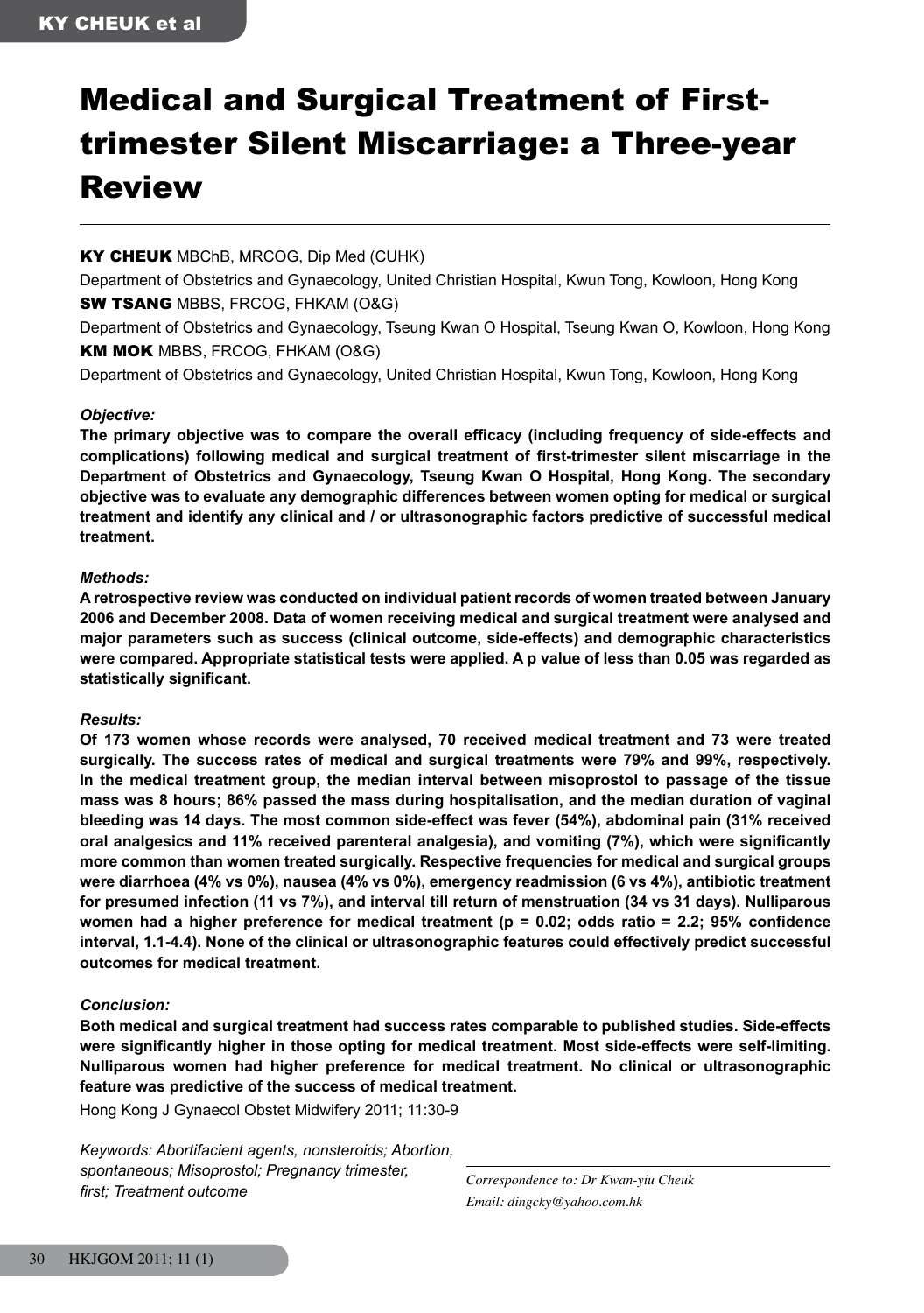# **Introduction**

 Miscarriage occurs in 10 to 20% of clinical pregnancies. In the UK, it accounts for 50,000 inpatient admissions annually<sup>1</sup>. According to the Hong Kong College of Obstetricians and Gynaecologists (HKCOG) Territory-wide Audit Report 2004, miscarriage ranked the second most common diagnosis for admission in the past 10 years; for admissions to the obstetrics and gynaecology service, its frequency was 13.5% in 1994, 11.3% in 1999, and 9.7% in 20042 . In the past century, surgical evacuation was the gold standard of management, as it was well-demonstrated to be quick and effective with success rates up to  $98\%$ <sup>3</sup>. However, it could be associated with complications (cervical tear, uterine perforation, bleeding, pelvic infection, and intra-uterine adhesions). The overall complication rate varies between 4 and  $10\%$ <sup>4</sup>. With the advent of transvaginal ultrasound, first-trimester miscarriages were frequently diagnosed before the onset of symptoms. Consequently, the management of miscarriage has changed considerably over the past 10 years. This was also shown in the HKCOG Territorywide Audit Report  $2004^2$ ; notably the use of surgical treatment for miscarriage was progressively decreasing (12% in 1994, 9.2% in 1999, and 6.9% in 2004).

 Medical treatment using prostaglandin analogues alone or in combination with antiprogesterone have been shown to be effective in the management of spontaneous miscarriage<sup>5-7</sup>. In first-trimester silent miscarriage, using a combination of mifepristone and repeated doses of misoprostol the success rate was reported to be 84%<sup>8</sup>. This approach was also cost saving compared to surgical management<sup>9</sup>. The option to avoid surgery and its associated complications could give women the choice of "avoidance of general anaesthesia" and the feeling of being "more in control"<sup>1</sup>. On the other hand, compared to expectant management, it was associated with a higher and more predictable success rate. A meta-analysis showed that medical treatment was 2.8 fold more likely to induce a complete miscarriage than expectant treatment $10$ .

 Misoprostol is a synthetic prostaglandin E1 analogue, which softens the cervix and stimulates uterine contraction. It is the drug of choice as it is cheap, stable at room temperature, readily available,

and can be given orally, vaginally or sublingually. A Cochrane review showed that the vaginal route was more effective than the oral dosing and led to fewer side-effects, such as nausea and diarrhoea $^{11}$ .

 According to the literature, there was no optimal regimen for the medical treatment, because it is difficult to compare different regimens across studies with different inclusion criteria, types of miscarriage, waiting periods, and definitions of success.

 The primary aim of this study was to evaluate the overall efficacy (including the frequency of sideeffects and complications) following medical and surgical treatment of first-trimester silent miscarriage. The secondary aim was to explore any demographic differences between women opting for the medical or surgical method. An additional aim was to identify any clinical or ultrasonographic factors, which could predict the success of medical treatment.

#### **Methods**

 Aretrospective study was conducted by reviewing relevant data over a 3-year period in the Department of Obstetrics and Gynaecology, Tseung Kwan O Hospital (TKOH), Hong Kong. Women seen from January 2006 to December 2008 with a diagnosis of silent miscarriage and gestation up to 12 weeks were identified via the departmental database. Both outpatient and inpatient medical records were reviewed.

 Inclusion criteria for the diagnosis of silent miscarriage were as follows<sup>12</sup>:

- 1. A gestational sac with diameter of more than 20 mm without an embryonic pole or yolk sac.
- 2. A fetal pole with crown-lump length of more than 6 mm without heartbeat.
- 3. A gestational sac with diameter of less than 20 mm with no interval growth in 7 to 10 days.
- 4. A fetal pole with crown-lump length of less than 6 mm with no heartbeat and no growth in 7 to 10 days.

 Exclusion criteria for medical treatment in this study were as follows:

- 1. suspected ectopic pregnancy
- 2. molar pregnancy or hydropic abortion
- 3. allergy to misoprostol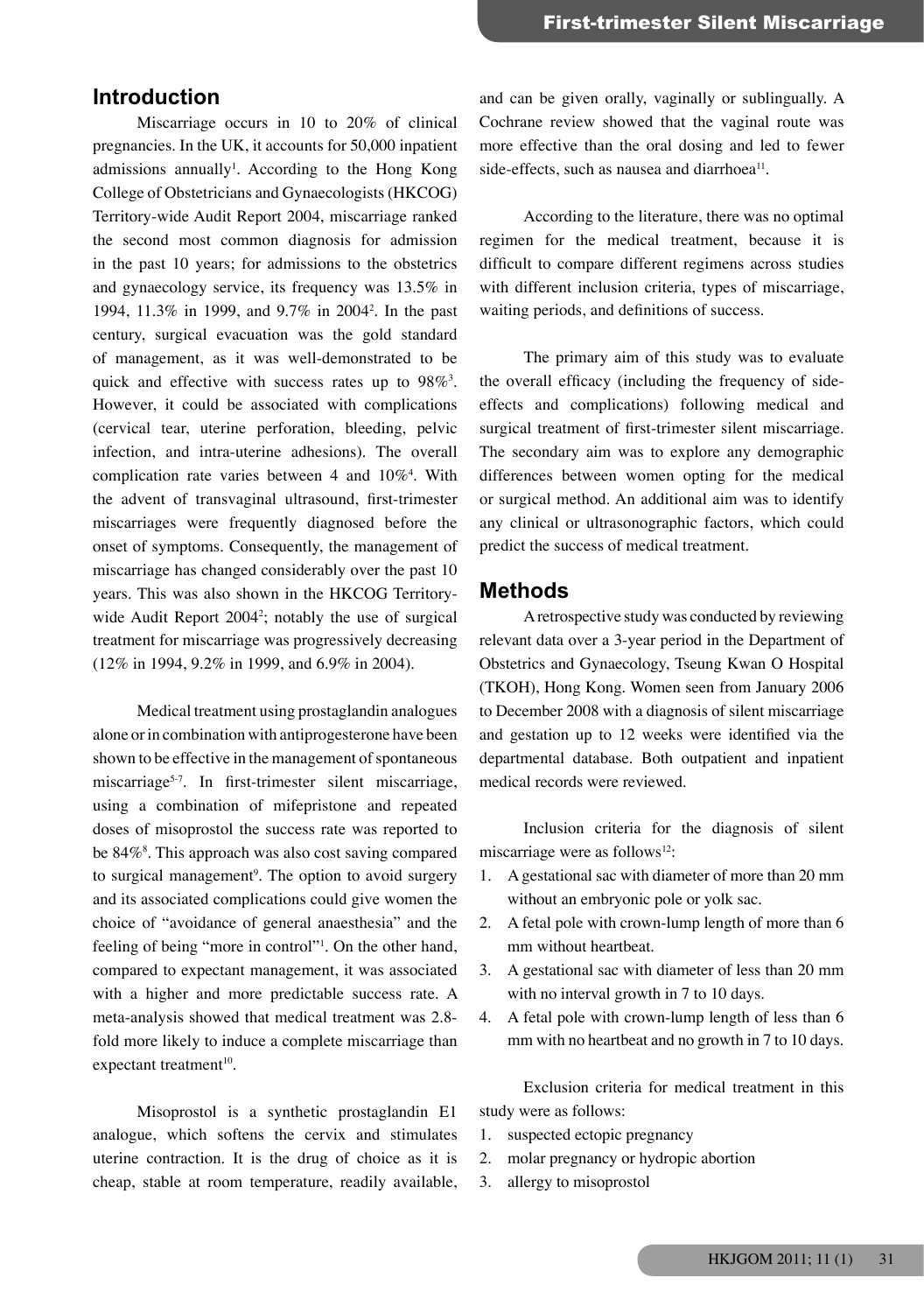- 4. contraindications to misoprostol (asthma, glaucoma, mitral stenosis)
- 5. severe vaginal bleeding or pain at presentation
- 6. sepsis, pelvic infection, or 'fever'  $(>37.6^{\circ}C)$

 All women diagnosed with a silent miscarriage were managed according to the protocol of TKOH. They were offered the choice of medical or surgical treatment, and provided with detailed counselling and fact sheets. Women, who had made a decision soon after counselling, were treated on the next morning. Those who required more time to decide on the treatment were followed up in the Early Pregnancy Assessment Clinic (EPAC) 1 week later.

 Women who opted for medical treatment were admitted into the Gynaecology Ward in the morning. Misoprostol (Cytotec;Apotex Inc, Toronto, Canada) 600 μg was given vaginally every 3 hours for a maximum of three doses. Any tissue mass passed was sent for histological examination. The women were discharged the next morning if they had no excessive vaginal bleeding or significant abdominal pain. They were also given a plain specimen bottle to collect any tissue mass passed after discharge and advised to bring the same back for histological examination. They continued to be followed up in the EPAC 1 week later, whereupon they had a transvaginal scan. They continued to be reassessed every 2 to 3 weeks, until the uterus was empty or until menses had resumed, whichever was earlier. They were followed up in the general gynaecology clinic 6 weeks after medical treatment was completed.

 Those who opted for surgical treatment were advised to fast after midnight before the morning of the admission for the procedure. Misoprostol (Cytotec; Apotex) 400 μg was given vaginally before the operation. Suction evacuation was performed under general anaesthesia. They were discharged the next morning if clinically well, and followed up 6 weeks later. A callback system was activated if they defaulted follow-up or if abnormal histology was reported. Treatment failure was defined as having a subsequent surgical evacuation, for any reason.

 Data retrieved included thewomen's demographic data, gestation age, ultrasonographic features, presenting symptoms, total dosage of misoprostol given, sideeffects of the treatment, intra-operative findings, complications of surgical treatment, clinical success, duration of bleeding, interval to return of menses, interval between misoprostol insertion to passage of tissue mass (timed from the first dose), histology of the product of conception (POC), products of gestation being retained and treated by suction evacuation, presumed infection treated by antibiotics, severe bleeding and abdominal pain resulting in readmission, and the duration of followup. The entire study was approved by the Kowloon East Cluster Research Ethics Committee.

 Descriptive statistics were performed on various demographic parameters, successful clinical outcomes, side-effects, and complications of treatment. Twosample *t* tests or Mann Whitney *U* tests were used to compare continuous variables of the two groups. Chisquare or Fisher's exact tests were used to compare categorical variables between groups as appropriate. A p value of less than 0.05 was considered significant. The data were analysed using the Statistical Package for the Social Sciences (Windows version 15.0; SPSS Inc, Chicago [IL], USA).

#### **Results**

 Between January 2006 and December 2008, 173 women with a diagnosis of silent miscarriage were identified. Among these women, 30 were excluded from the analysis — five because they defaulted follow-up, seven preferred continuing treatment in other hospitals, seven had complete spontaneous miscarriages opting for the treatment modality, six opting for surgical treatment had a spontaneous miscarriage after preoperative misoprostolinsertion,andfivehadhydropicmiscarriages. Thus, in the final analysis, 70 women received medical treatment and 73 received surgery (Figure).

 Regarding the 70 women who received medical treatment, their mean age was 34 years and their mean gestational age was 66 days; these figures were similar to those in the surgical group (34 years and 66 days, respectively). The overall success rate for medical treatment was 79%, whereas it was 99% for surgical treatment. Fifteen women failed medical treatment, including three who had surgical evacuation immediately after finishing their course of treatment, and 12 due to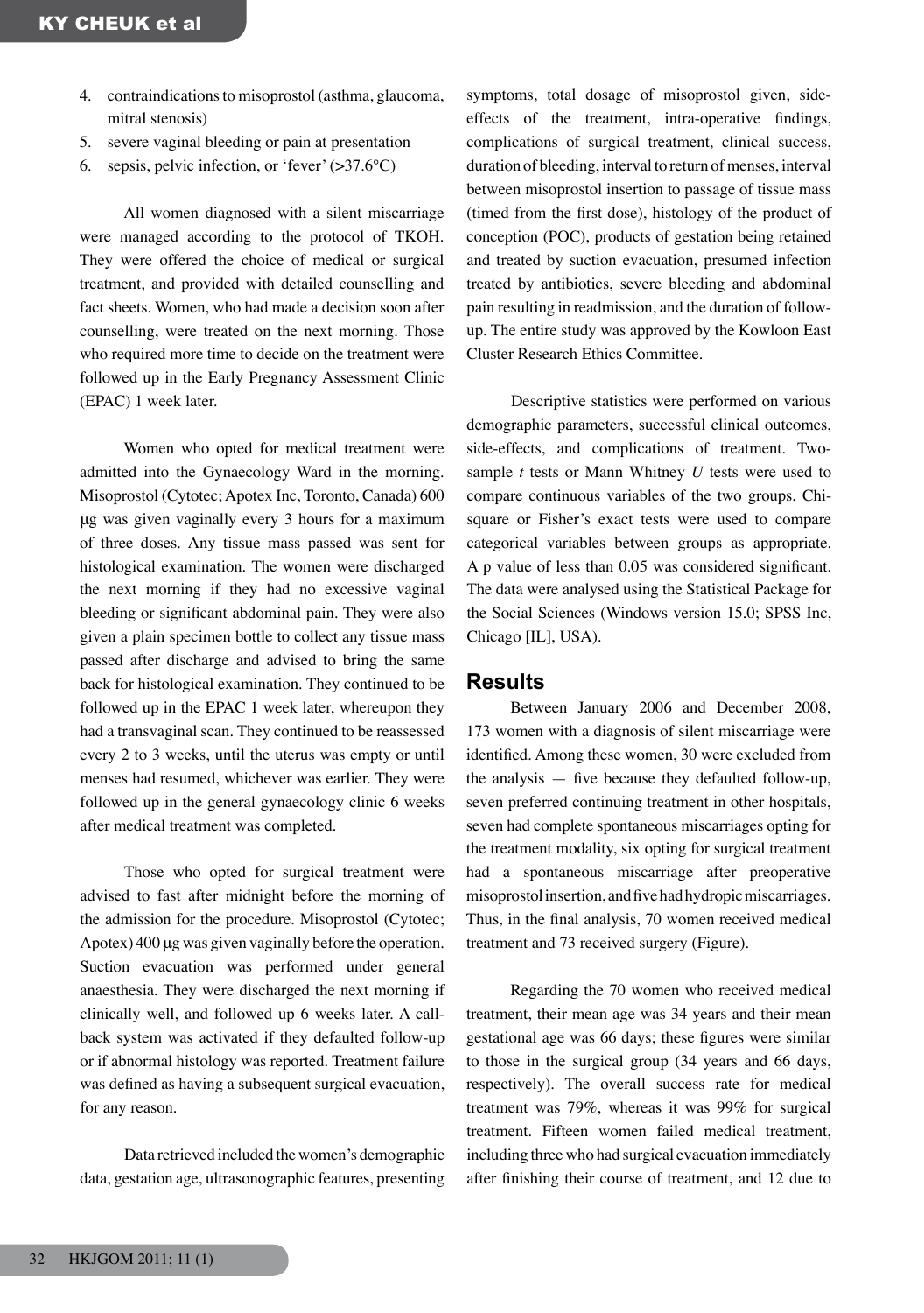

*Figure. Flowchart of study patients*

|                                                | <b>Medical treatment</b> $(n = 70)$ | Surgical treatment $(n = 73)$ |
|------------------------------------------------|-------------------------------------|-------------------------------|
| $\vert$ Age (years)                            | $34 \pm 5$                          | $34 \pm 5$                    |
| Gestational age (days)                         | $66 \pm 9$                          | $66 \pm 10$                   |
| Overall success                                | 55 (79%)                            | 72 (99%)                      |
| Treatment failure                              |                                     |                               |
| Failure due to retained products of conception | 12(17%)                             | $1(1\%)$                      |
| Failure due to change in women's decision      | 3(4%)                               | $0(0\%)$                      |

**Table 1. The success rate of medical and surgical treatment\***

\* Data are shown as mean  $\pm$  standard deviation, or No. (%)

retained POC. Only one woman who had surgery had a second surgical evacuation for retained POC (Table 1).

 Among women who received medical treatment, 61% had three doses of misoprostol before expulsion of POC. The remaining 39% received less than three doses of misoprostol before expulsion. The median interval between misoprostol to passage of a tissue mass was 8 hours. Most of the women (86%) passed their tissue mass while hospitalised; 18 (26%) passed their tissue mass after discharge. After medical treatment, 38 (54%) had

fever, 5 (7%) had vomiting, and 30 had abdominal pain, for which 22 (31%) received oral and 8 (11%) received parenteral analgesia. These adverse effects ensued more commonly in themedical group than in the surgical group (respective p values were  $\leq 0.01, 0.03, \leq 0.01, 0.02$ ). The frequencies of nausea (medical 4% vs surgical 0%), diarrhoea (4% vs 0%), and recourse to oxytocic drugs (7% vs  $1\%$ , p = 0.11) revealed no statistically significant differences between the groups. No women had massive bleeding necessitating emergency surgical evacuation or blood transfusion during treatment, none experienced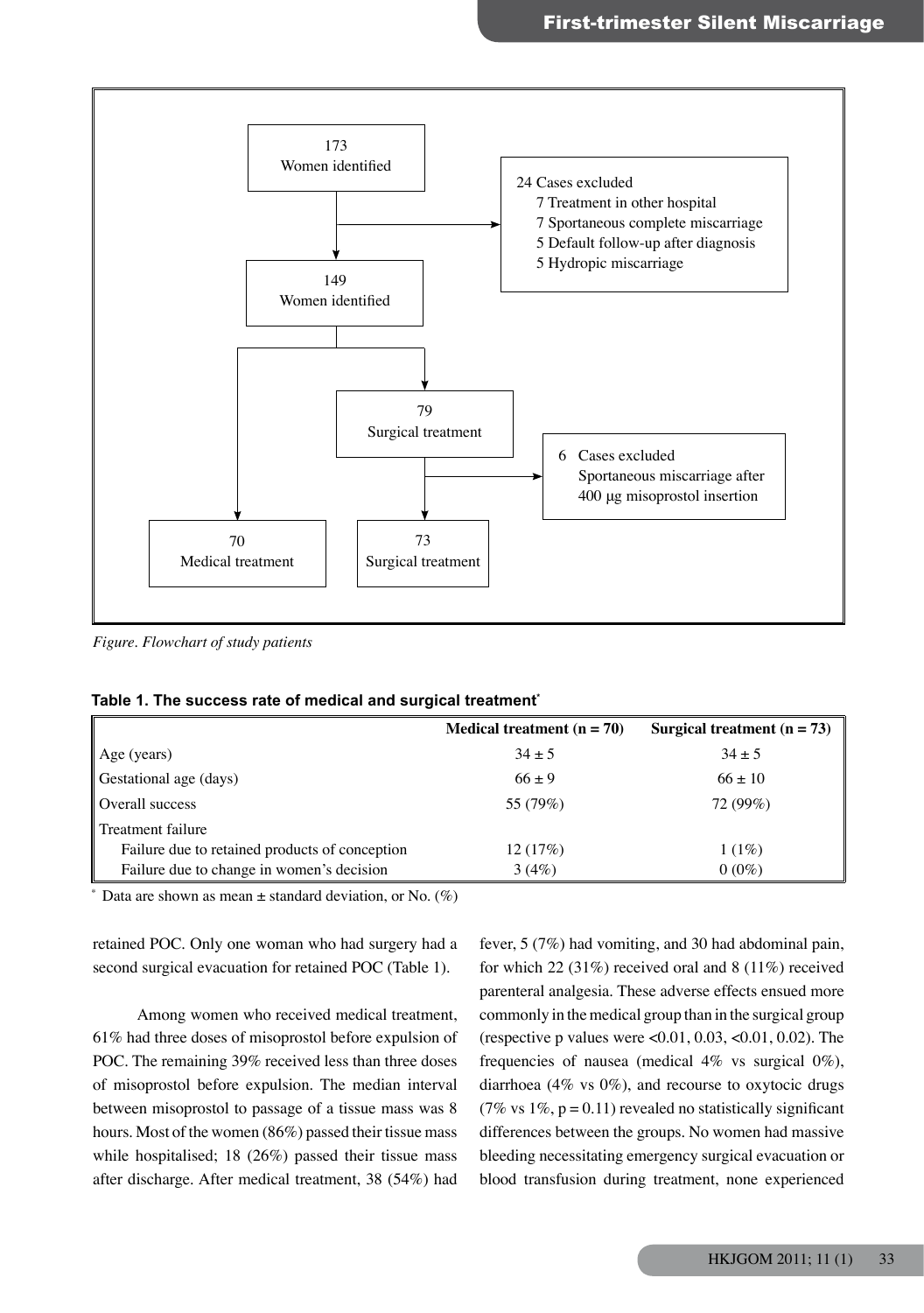uterine perforation. The mean blood loss during suction evacuation was 34 ml (Table 2).

 After discharge from hospital, 14 women were readmitted after medical treatment, which was significantly more frequent than that after surgery (20%) vs.  $4\%$ ,  $p < 0.01$ ). Most were because of persistent bleeding and retained POC (i.e. treatment failure), and underwent surgical evacuation. Regarding respective emergency readmission rates, there was no significant difference between the groups (medical 6% vs. surgical  $4\%$ ,  $p = 0.72$ ). Eight women in the medical group had presumed infections treated with antibiotics, but the difference in rates between the respective groups was not statistically significant (11% vs. 7%,  $p = 0.34$ ) [Table 2].

 Women in the medical treatment group had significant longer periods of bleeding compared to those having surgery (median, 14 vs. 7 days;  $p < 0.01$ ), though the majority had minimal bleeding. However there was no significant difference for the respective intervals to return of menses between the two groups (median interval, 34 vs. 31 days;  $p = 0.26$ ). More women defaulted follow-up since discharge in the surgical group than medical group (medical 7% vs. surgical 23%;  $p =$ 0.01). Women who received medical treatment had more follow-up visits than those who had surgery (median number, 2 vs. 1; p < 0.01) [Table 2].

 Various demographic characteristics were compared in women who opted for medical and surgical

|                                                                              | abic 2. Treatment details and chincal outcome or medical and surgical treatments |                           |                      |  |
|------------------------------------------------------------------------------|----------------------------------------------------------------------------------|---------------------------|----------------------|--|
|                                                                              | <b>Medical treatment</b>                                                         | <b>Surgical treatment</b> | p Value <sup>†</sup> |  |
|                                                                              | $(n = 70)$                                                                       | $(n = 73)$                |                      |  |
| Dosage of misoprostol needed                                                 |                                                                                  |                           |                      |  |
| 1                                                                            | 3(4%)                                                                            |                           |                      |  |
| $\overline{c}$                                                               | 24 (34%)                                                                         |                           |                      |  |
| 3                                                                            | 43 (61%)                                                                         |                           |                      |  |
| Interval between misoprostol and passage of<br>tissue mass (hours)           | $8(4-25)$                                                                        |                           |                      |  |
| Tissue mass pass in hospital                                                 | 60(86%)                                                                          |                           |                      |  |
| Tissue mass pass after discharge                                             | 18 (26%)                                                                         |                           |                      |  |
| Blood loss duration operation (ml)                                           |                                                                                  | $34 \pm 47$               |                      |  |
| Side-effect / complication during treatment                                  |                                                                                  |                           |                      |  |
| Nausea                                                                       | 3(4%)                                                                            | $0(0\%)$                  | 0.11                 |  |
| Vomiting                                                                     | 5(7%)                                                                            | $0(0\%)$                  | 0.03                 |  |
| Diarrhoea                                                                    | 3(4%)                                                                            | $0(0\%)$                  | 0.11                 |  |
| Fever $(\geq 37.6^{\circ}C)$                                                 | 38 (54%)                                                                         | 6(8%)                     | < 0.01               |  |
| Abdominal pain requiring oral analgesic                                      | 22 (31%)                                                                         | 5(7%)                     | < 0.01               |  |
| Abdominal pain requiring parenteral injection                                | $8(11\%)$                                                                        | 1(1%)                     | 0.02                 |  |
| Oxytocic drug used                                                           | 5(7%)                                                                            | 1(1%)                     | 0.11                 |  |
| Severe bleeding needing emergency surgical<br>evacuation / blood transfusion | $0(0\%)$                                                                         | $0(0\%)$                  | 1                    |  |
| Uterine perforation                                                          |                                                                                  | $0(0\%)$                  |                      |  |
| Complication after discharge                                                 |                                                                                  |                           |                      |  |
| Readmission                                                                  | 14 (20%)                                                                         | 3(4%)                     | < 0.01               |  |
| Emergency / unplanned readmission                                            | 4(6%)                                                                            | 3(4%)                     | 0.72                 |  |
| Antibiotic required for presumed infection                                   | $8(11\%)$                                                                        | 5(7%)                     | 0.34                 |  |
| No. of follow-ups                                                            | $2(1-4)$                                                                         | $1(0-1)$                  | < 0.01               |  |
| Never returned for follow-up post discharge                                  | 5(7%)                                                                            | 17(23%)                   | 0.01                 |  |
| Duration of vaginal bleeding (days)                                          | $14(7-22)$                                                                       | $7(5-14)$                 | < 0.01               |  |
| Duration of menses return (days)                                             | $34(25-53)$                                                                      | $31(24-53)$               | 0.26                 |  |

**Table 2. Treatment details and clinical outcome of medical and surgical treatments\***

\* Data are shown as mean  $\pm$  standard deviation, median (10th – 90th quartile), or No. (%)

† p values calculated by Fisher's exact test , Chi-square test, or Mann-Whitney *U* test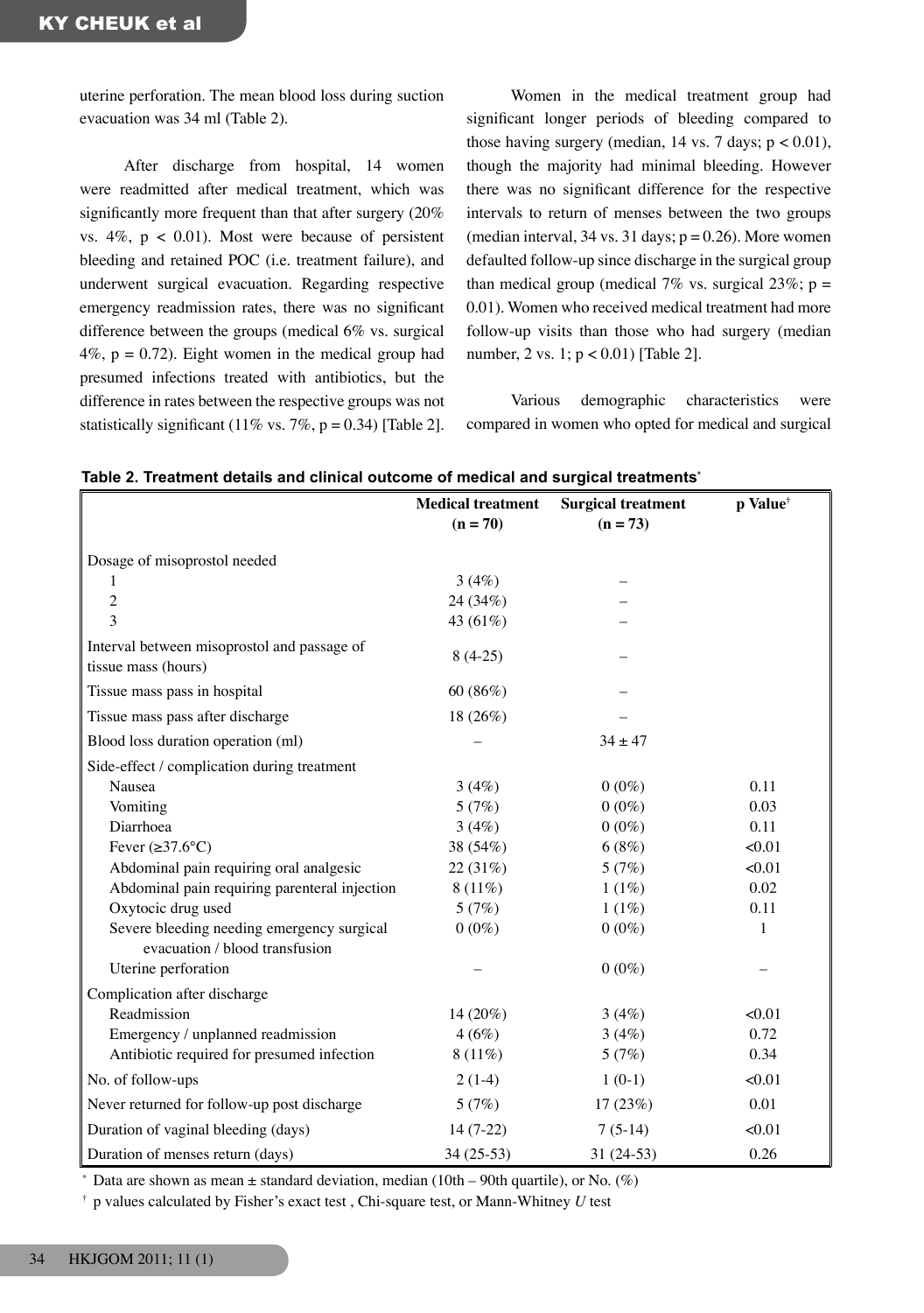treatment. However, two patients in the former group were excluded from this analysis as they were advised to have medical treatment in view of a large gestation sac, as were five cases in the surgical group because their history of severe asthma precluded medical treatment. Thus, 68 women in each group were included for further analysis. Only the difference in parity was statistically significant ( $p = 0.02$ ). We used a logistic regression model with parity equal to or greater than 1 as reference for further analysis. This showed that nulliparous women had a higher preference for medical treatment (odds ratio = 2.2; 95% confidence interval,

|                                                             | <b>Medical treatment</b><br>$(n = 68)$ | <b>Surgical treatment</b><br>$(n = 68)$ | p Value <sup>†</sup> |
|-------------------------------------------------------------|----------------------------------------|-----------------------------------------|----------------------|
| Age (years)                                                 | $34 \pm 5$                             | $34 \pm 5$                              | 0.83                 |
| Gestational age (days)                                      | $65 \pm 9$                             | $66 \pm 10$                             | 0.74                 |
| Parity                                                      |                                        |                                         | 0.02                 |
| $\mathbf{0}$                                                | 36 (53%)                               | 23 (34%)                                |                      |
| $\geq$ 1                                                    | 32 (47%)                               | 45 (66%)                                |                      |
| Previous miscarriage                                        |                                        |                                         | 0.83                 |
| $\boldsymbol{0}$                                            | 48 (71%)                               | 51 (75%)                                |                      |
| 1                                                           | 16(24%)                                | 14 $(21%)$                              |                      |
| 2                                                           | 4(6%)                                  | 3(4%)                                   |                      |
| Previous TOP#                                               |                                        |                                         | 0.32                 |
| $\boldsymbol{0}$                                            | 51 (75%)                               | 43 (63%)                                |                      |
| 1                                                           | 14 $(21%)$                             | 19 (28%)                                |                      |
| $\overline{2}$                                              | 3(4%)                                  | 6(9%)                                   |                      |
| Marital status                                              |                                        |                                         | 0.44                 |
| Single                                                      | 2(4%)                                  | 4(6%)                                   |                      |
| Married                                                     | 66 (97%)                               | 64 (94%)                                |                      |
| Ethnicity                                                   |                                        |                                         | 0.21                 |
| Chinese                                                     | 67 (99%)                               | 63 (93%)                                |                      |
| Others                                                      | 1(1%)                                  | 5(7%)                                   |                      |
| Smoker                                                      | 1(1%)                                  | 5(7%)                                   | 0.30                 |
| Drinker                                                     | 1(1%)                                  | 5(7%)                                   | 0.21                 |
| Substance misuse                                            | $0(0\%)$                               | $0(0\%)$                                | $\mathbf{1}$         |
| Occupation                                                  |                                        |                                         | 0.67                 |
| Housewife                                                   | 43 (63%)                               | 40 (59%)                                |                      |
| Non-housewife                                               | 25 (37%)                               | 28 (41%)                                |                      |
| <b>Education</b> level                                      |                                        |                                         | 0.08                 |
| Non-tertiary                                                | 55 (81%)                               | 52 (76%)                                |                      |
| Tertiary                                                    | 13 (19%)                               | 24 (24%)                                |                      |
| Living district                                             |                                        |                                         | 0.64                 |
| Tseung Kwan O                                               | 56 (82%)                               | 58 (85%)                                |                      |
| Non-Tseung Kwan O                                           | 12 (18%)                               | 10(15%)                                 |                      |
| Presence of symptom at presentation                         | 35 (51%)                               | 39 (57%)                                | 0.49                 |
| Duration of symptom (days)                                  | $3(1-14)$                              | $3(1-23)$                               | 0.47                 |
| Previous usage of medical treatment for<br>miscarriage/TOP  | 5(7%)                                  | 3(4%)                                   | 0.72                 |
| Previous usage of surgical treatment for<br>miscarriage/TOP | 21 (31%)                               | 30 (44%)                                | 0.11                 |

 $*$  Data are shown as mean  $\pm$  standard deviation, median (10th – 90th quartile), or No. (%)

† p Values refer to Fisher's exact, Chi-square, Mann-Whitney *U* tests, and 2-sample *t* tests

‡ TOP denotes termination of pregnancy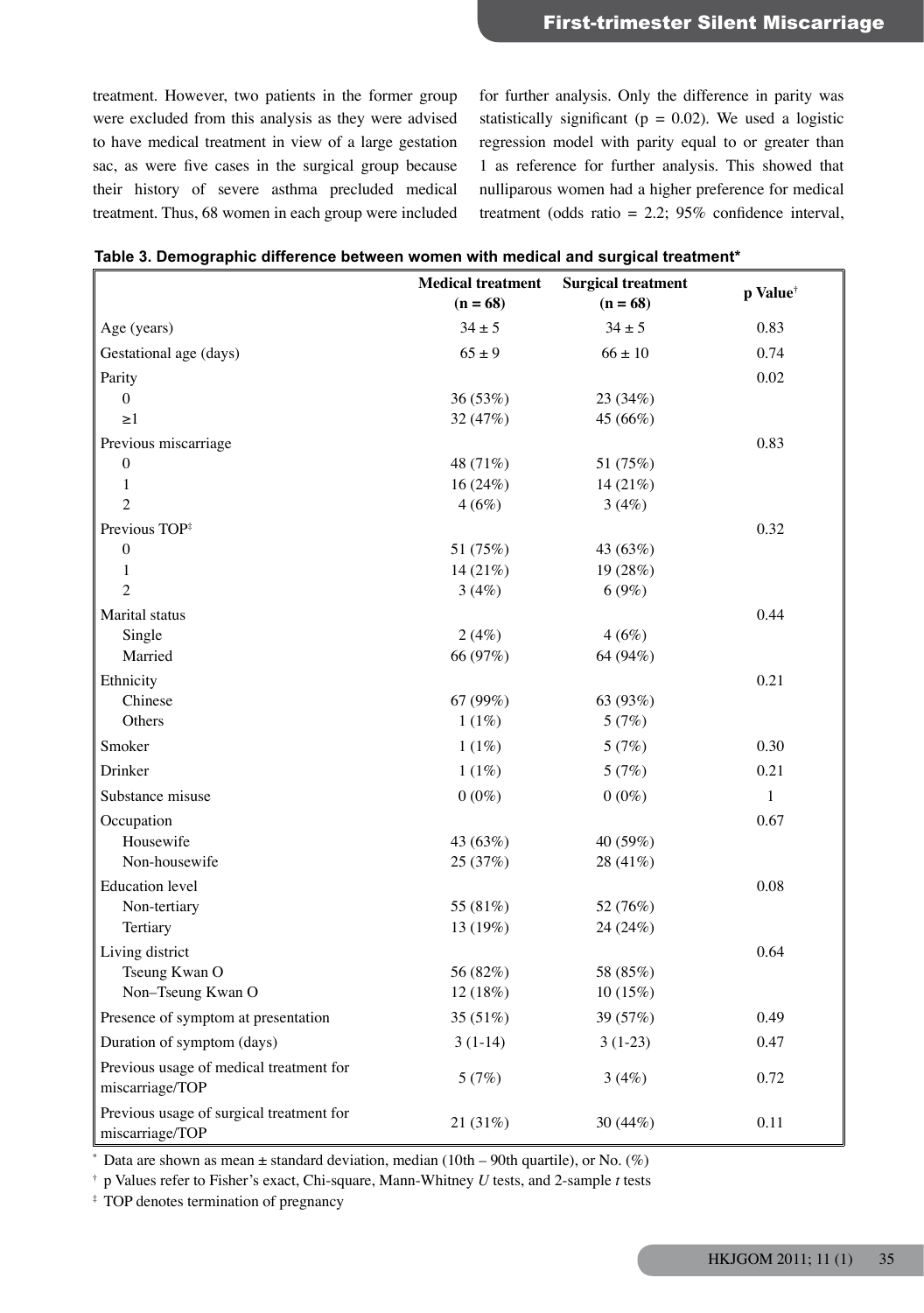#### **Table 4. Clinical and ultrasonographic findings in women with success and failure of medical treatment\***

|                                                                    | Success $(n = 55)$ | Failure ( $n = 12$ ) | p Value <sup>†</sup> |
|--------------------------------------------------------------------|--------------------|----------------------|----------------------|
| Age (years)                                                        | $34 \pm 5$         | $31 \pm 6$           | 0.11                 |
| Gestational age (days)                                             | $65 \pm 10$        | $66 \pm 10$          | 0.7                  |
| Parity                                                             |                    |                      | 0.61                 |
| $\theta$                                                           | 27 (49%)           | 8(67%)               |                      |
| $\mathbf{1}$                                                       | 20 (36%)           | 3(25%)               |                      |
| $\geq$ 2                                                           | 8(15%)             | 1(8%)                |                      |
| Previous miscarriage                                               |                    |                      | $\mathbf{1}$         |
| $\boldsymbol{0}$                                                   | 38 (69%)           | 9(75%)               |                      |
| 1                                                                  | 13(24%)            | 3(25%)               |                      |
| $\overline{c}$                                                     | 4(7%)              | $0(0\%)$             |                      |
| Previous termination of pregnancy                                  |                    |                      | 0.23                 |
| $\boldsymbol{0}$                                                   | 43 (78%)           | 7(58%)               |                      |
| 1                                                                  | 10(18%)            | 4(33%)               |                      |
| $\geq$ 2 $\beta$                                                   | 2(4%)              | 1(8%)                |                      |
| Presence of symptoms                                               | 29 (53%)           | 5(42%)               | 0.49                 |
| Abdominal pain at presentation                                     | 15(27%)            | 3(25%)               | $\mathbf{1}$         |
| Vaginal bleeding at presentation                                   | 52 (95%)           | 11 (92%)             | 0.59                 |
| Tissue mass passed at presentation                                 | $0(0\%)$           | 1(8%)                | 0.18                 |
| Duration of symptoms (days)                                        | $0(0-14)$          | $1(0-6)$             | 0.81                 |
| <b>Ultrasound features</b>                                         |                    |                      |                      |
| Pregnancy type                                                     |                    |                      | 0.09                 |
| Fetal demise                                                       | 34 (62%)           | 11 (92%)             |                      |
| Anembryonic sac                                                    | 21 (38%)           | 1(8%)                |                      |
| Presence of subchorionic haematoma                                 | 5(9%)              | 3(25%)               | 0.15                 |
| Interval between misoprostol and passage of<br>tissue mass (hours) | $8(4.5-24)$        | $13.165(6-33.5)$     | 0.16                 |
| Tissue mass pass during hospitalisation                            | 50 (91%)           | 8(67%)               | 0.15                 |
| Tissue mass pass after discharge                                   | 14 (26%)           | 4(33%)               | 0.48                 |

Data are shown as mean  $\pm$  standard deviation, median (10th – 90th quartile), or No. (%)

† p Values refer to Fisher's exact test, two-sample t tests, Mann-whitney *U* tests, and Chi-square tests

1.1-4.4). Other parameters including age, gestational age, history of miscarriage, previous deliveries, marital status, ethnicity, being a smoker or drinker, occupation, education level, district where they lived, previous use of medical or surgical treatment for miscarriage, presence of symptoms, and duration of symptoms did not attain significant difference between the two groups (Table 3).

 Different clinical and ultrasound parameters in the medical treatment group were evaluated as potential predictors of successful treatment, though three cases were excluded because the women changed their decision after medical treatment. The remaining 67 cases were included for analysis. The parameters

evaluated were age, parity, gestational age, history of miscarriage or termination of pregnancy, presence of symptoms, duration of symptoms, interval between misoprostol and passage of tissue mass, tissue mass passed during hospitalisation or after discharge, and ultrasonographic features (e.g. anembryonic sac, early fetal demise, presence of subchorionic haematoma). There was no statistically significant difference between those in whom medical treatment was successful or failed, with respect to the parameters evaluated in the univariate analysis. Even when using the logistic regression model, no parameter between the successful and the failed medical treatment groups yielded a statistically significant difference. Thus, none of these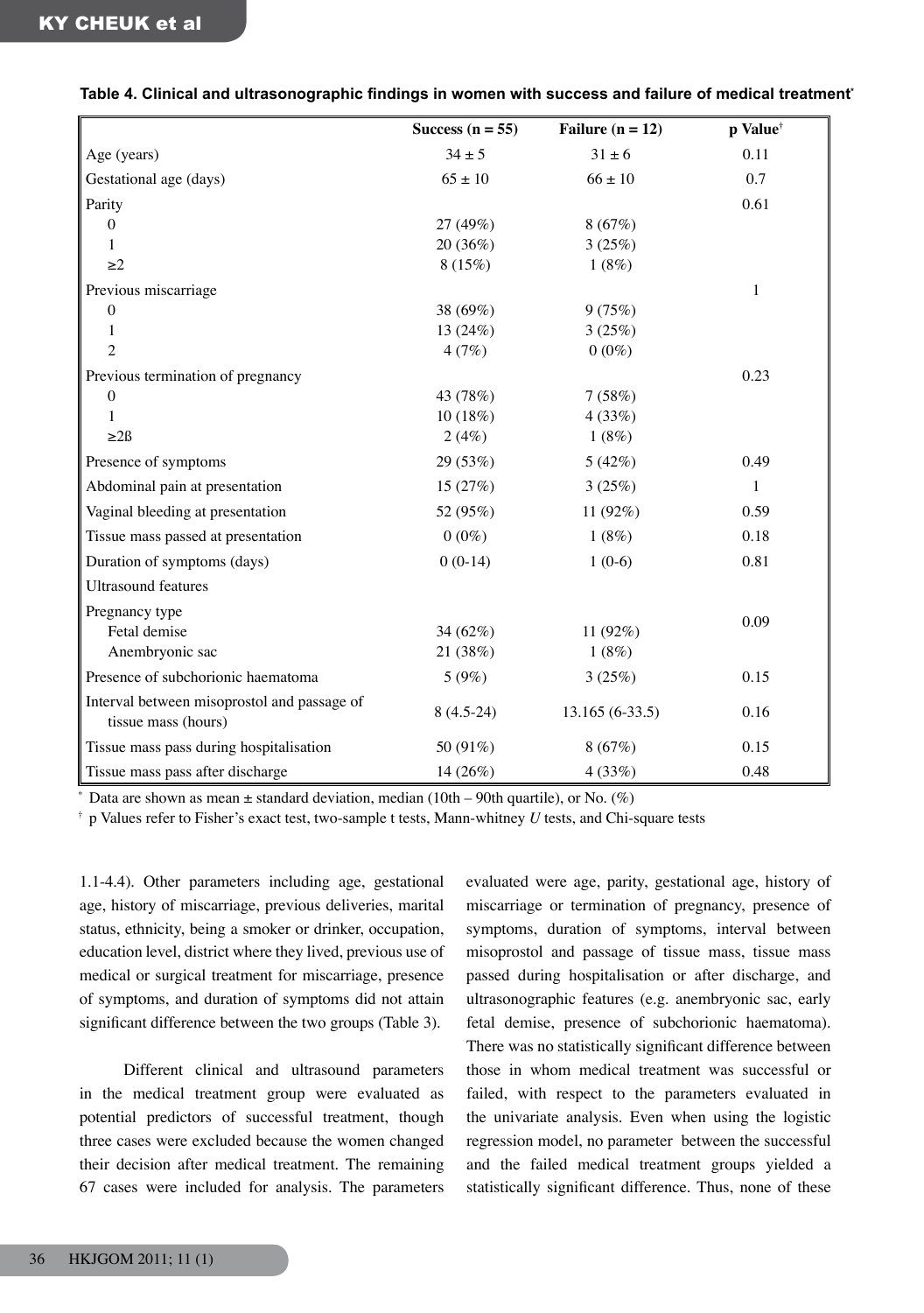factors could be used to predict the success of medical treatment (Table 4).

# **Discussion**

 In this retrospective study, the success rate for medical and surgical treatment was 79% and 99%, respectively. These figures were comparable to those revealed in other studies using the similar regimens, success rates being 80 to 93% for medical and about 98% for surgical treatment<sup>3,13-15</sup>. Three women in the medical group failed treatment, because they changed their decision immediately after the course of misoprostol. Excluding the latter, the actual medical treatment success rate would be higher (83%) and more comparable to published success rates.

 For the medical treatment group, the median induction to expulsion interval, duration of bleeding, frequency of fever, and frequency of severe bleeding (treated by suction evacuation or blood transfusion) were all comparable with previously reported results<sup>13-15</sup>. The frequency of nausea, vomiting and diarrhoea appeared to be lower, probably due to underreporting as the documentation of side-effects might not have been exhaustive. This was obviously a drawback of this retrospective study.

 Our results showed that women with medical treatment were significantly more likely to endure side-effects than those treated surgically, but most of them were tolerable and self-limiting. No women abandoned treatment because of intolerable sideeffects. The extra oral or parenteral analgesics in the medical treatment group could have been because the women were aborting while awake, as opposed to being under general anaesthesia during surgery. Moreover, no women in our study endured massive bleeding during treatment, such that they had emergency suction evacuation or a blood transfusion. Thus, despite an increase in frequency of minor sideeffects, there was no major morbidity.

 Our data showed no difference in emergency readmission rates between the medically and surgically treated groups. Nor was there any difference in infection rates between the two groups, which concurred with findings from the MIST trial<sup>16</sup>. This trial evaluated the

frequency of gynaecological infections in surgically, expectant, and medically managed patients with miscarriage, whether the infections were clinical overt or presumed (antibiotic-treated). Clinical infection was defined as two or more of purulent vaginal discharges, pyrexia of >38.0°C, tenderness over uterus on abdominal examination and a white cell count of  $>15 \times 10^9$  /l. That study encountered no difference in the frequency of clinical infections between the respective medically and surgically treated patients at 14 days (3% vs. 2%) and 8 weeks (3% vs. 4%). The frequency of presumed (antibiotic-treated) infections was also similar in both groups at 14 days (8% vs.  $8\%$ ) and 8 weeks (11% vs. 11%). Our study was retrospective, hence documentation of criteria for clinical infection was incomplete. Thus, we only included patients with presumed infections (antibiotic-treated), but our findings were comparable to those in the MIST trial. This suggested that medical treatment was a safe alternative management strategy for miscarriage.

 Although the median duration of bleeding was longer in the medical group, intervals to return of menstruation were similar in both groups, indicating that medical treatment does not delay reproductive recovery. There was some evidence that the long-term conception rate and pregnancy outcomes were similar in both groups<sup>17</sup>. Further research with longer follow-up appears necessary regarding this issue.

 Significantly more women in the surgical group defaulted follow-up. After surgical evacuation, the per protocol first follow-up appointment was scheduled in 6 weeks, so by then women who had full recovery were likely to default. On the contrary, the first followup appointment after medical treatment was in 1 week, when most patients might still have symptoms (such as bleeding) resulting in a higher rate of attendance.

 Regarding secondary outcomes, analysis of putative demographic factors that might affect the choice of treatment indicated that nulliparous women had a higher preference for medical treatment. This finding was similar to that reported previously<sup>18</sup>. Ethnicity, age and residency status did not appear to influence the choice. Apparently, nulliparous women preferred less invasive methods for management of silent miscarriages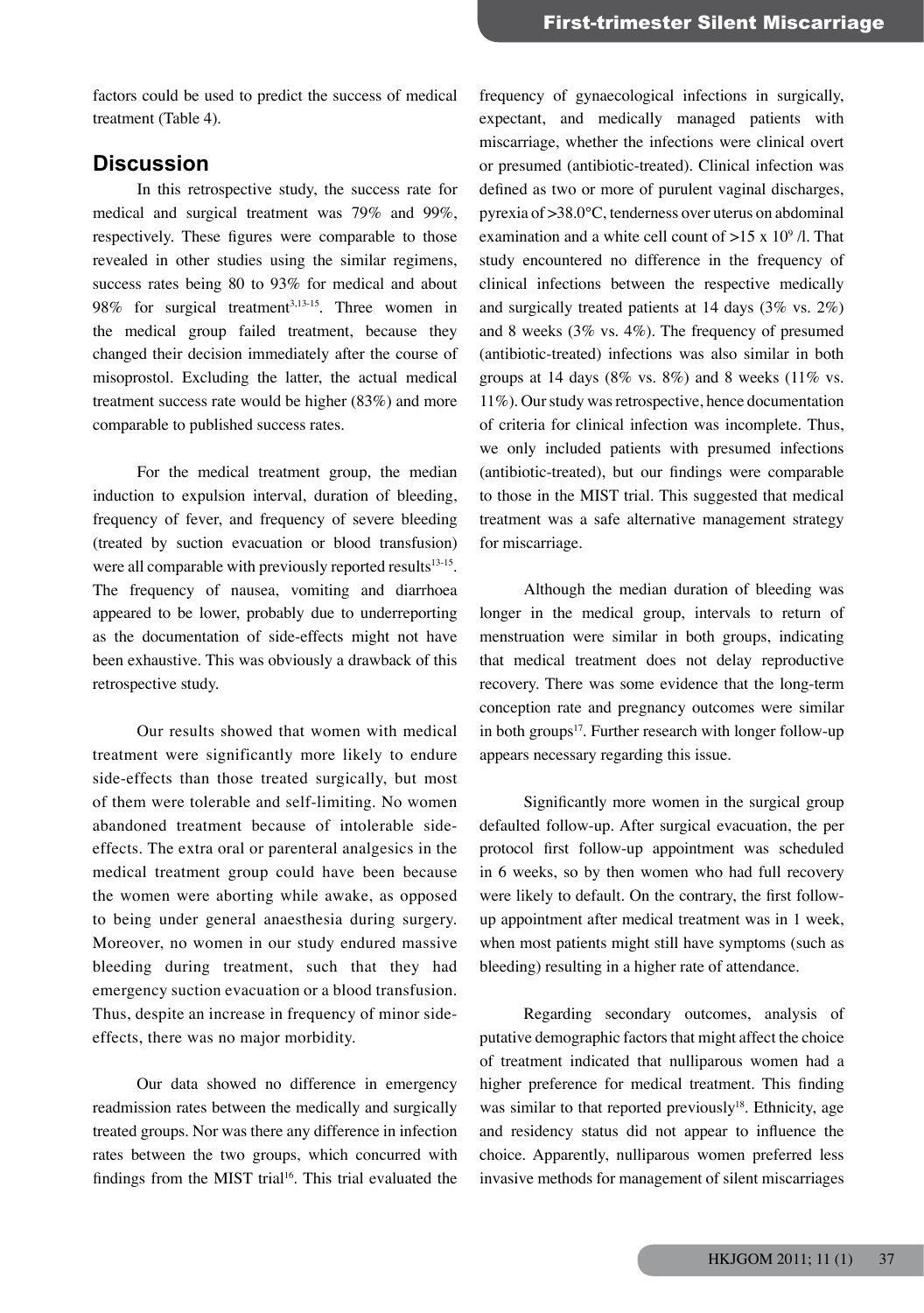and avoid the risks of surgical treatment that might affect future fertility.

 Regarding clinical or ultrasonographic features that might possibly help predict the success of medical treatment, available evidence from published studies was heterogeneous. Creinin et al<sup>19</sup> suggested that lower abdominal pain or vaginal bleeding within 24 hours and nulliparity were predictive for overall success, while pregnancy type (fetal demise or anembryonic pregnancy), gestation age, and previous miscarriage were not predictive. On the other hand, Grønlund et al<sup>20</sup> found that gestational age of <75 days responded better to medical treatment. Vejborg et  $al<sup>21</sup>$  suggested that pregnancy type affected success rate, with the highest rate being in women with silent miscarriages with crown-rump length of ≤6 mm, and the lowest rate when the embryonic sac was ≥18 mm. Such conflicting evidence was probably due to different treatment regimens, definitions of success, and waiting period durations.

 We found that age, parity, gestational age, history of miscarriage, presence of symptom, duration of symptom, interval between misoprostol and passage of tissue mass, tissue mass passed during hospitalisation and ultrasonographic features (anembryonic sac, early fetal demise, presence of subchorionic haematoma) were all not predictive of successful medical treatment. So when counselling women with first-trimester silent miscarriage, surgical treatment was preferred for those with contraindication to medical treatment. Otherwise, women were allowed to choose either option according to their own preferences and willingness for follow-up.

 Medical treatment is increasingly being used as an alternative for the management of miscarriage. However, its efficacy varies widely, being between 13 and 96%<sup>1</sup>. It has a higher success rate for incomplete than silent miscarriages. Many studies have attempted to determine the optimal regimen, but up till now there is no consensus. Comparison of results across studies is difficult, due to differences in inclusion criteria, types of miscarriage, definitions of success, and durations of the waiting period. The addition of mifepristone is also controversial, there being some evidence suggesting that its addition does not improve the success rate20. Most studies showed that the vaginal dosing route is

effective and associated with fewer side-effects. One of the most common regimens used was misoprostol 800 μg vaginally on day 1, followed by a second 800 μg dose vaginally on day 3 if the miscarriage remained incomplete. Surgical evacuation would be performed on day 8, if the miscarriage was still not complete, in which case success rates of 74 to 84% have been reported<sup>22,23</sup>. We used misoprostol 600 μg given vaginally every 3 hours for a maximum of three doses on the same day, of which the regimen had the advantage of completion within 1 day. It also facilitated offering early followup visits for ultrasonography, before further doses of misoprostol (if indicated). In addition, most women passed their tissue mass during hospitalisation, so they would be more certain about the outcome before being discharged. Our study showed comparable complete evacuation rates (79%) to those reported in other studies. The disadvantage of this regimen is that the rate of side-effects from misoprostol appear to be frequent, presumably because they are dose-related. In our study, most of the side-effects were self-limiting and no women abandoned treatment because they were intolerable.

 A limitation of this study was that it was retrospective and so depended on reviewing outpatient and inpatient case notes in which clinical details might not always be adequately documented. Moreover, a relatively high proportion of women in the surgical group had defaulted follow-up, in which case some of the comparisons (e.g. complications after discharge) may not reflect what actually ensued. Most of the women were discharged from the clinic after return of normal menstruation, so the long-term impact of these treatments (e.g. on future fertility) could not be assessed. Furthermore, it would have been informative to evaluate acceptability, satisfaction, and quality of life in each treatment group, so as to assess whether the increased liability to minor complications in those having medical treatment mattered.

### **Conclusion**

 The success rates of medical and surgical treatment were 79 and 99%, respectively; these figures were comparable to other published results. Sideeffects were significantly more common in those treated medically, though most were self-limiting and resulted in no serious morbidity. There was no significant difference